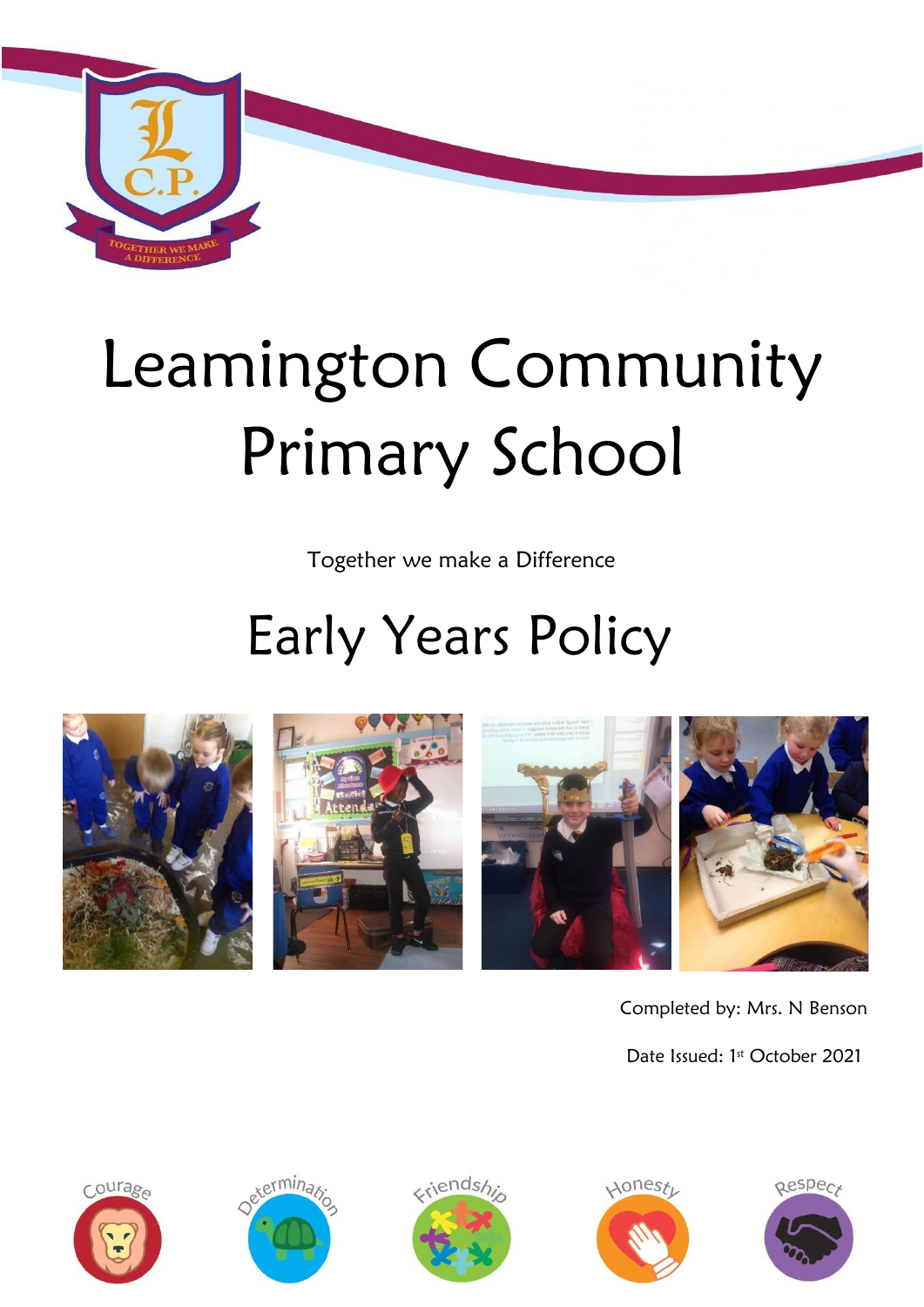# **Leamington Community Primary School: Early Years Policy**

#### **Intent:**

#### **Our Aims and Purposes**

As stated in the EYFS document we believe that every child deserves the best possible start in life and the support that enables them to fulfil their potential. Children develop quickly in the early years and a child's experiences between birth and age five have a major impact on their future life chances. A secure, safe and happy childhood is important in its own right. Good parenting and high quality early learning together provide the foundation children need to make the most of their abilities and talents as they grow up. Here at Leamington we aim to ensure that children learn and develop well and are kept healthy and safe.

#### **Care, Learning and Play**

The programme of activities and the atmosphere of our Foundation Stage aims to encourage confidence, independence and enjoyment. We value all children as individuals and support them to developing their emotional, social, cognitive, interpersonal and physical skills, and their desire to explore, discover and be creative. Our children will be taught to develop the characteristics to become effective learners by;

- **playing and exploring**  children will investigate and experience things, and 'have a go';
- **being an active learning** children will concentrate and keep on trying if they encounter difficulties, and enjoy achievements;
- **creating and thinking critically**  children will have and develop their own ideas, make links between ideas, and develop strategies for doing things.

All our staff believe that every child is a **unique child**, who is constantly learning and can be resilient, capable, confident and self-assured:

- children learn to be strong and independent through **positive relationships**;
- children learn and develop well in **enabling environments**, in which their experiences respond to their individual needs and there is a strong partnership between practitioners and parents and/or carers;
- **children develop and learn in different ways and at different rates**.

We follow the Early Years Foundation Stage guidance and our curriculum is broken into 7 areas of learning. All areas of learning and development are important and inter-connected. Three areas are particularly crucial for igniting children's curiosity and enthusiasm for learning, and for building their capacity to learn, form relationships and thrive.

These three areas, the prime areas, are: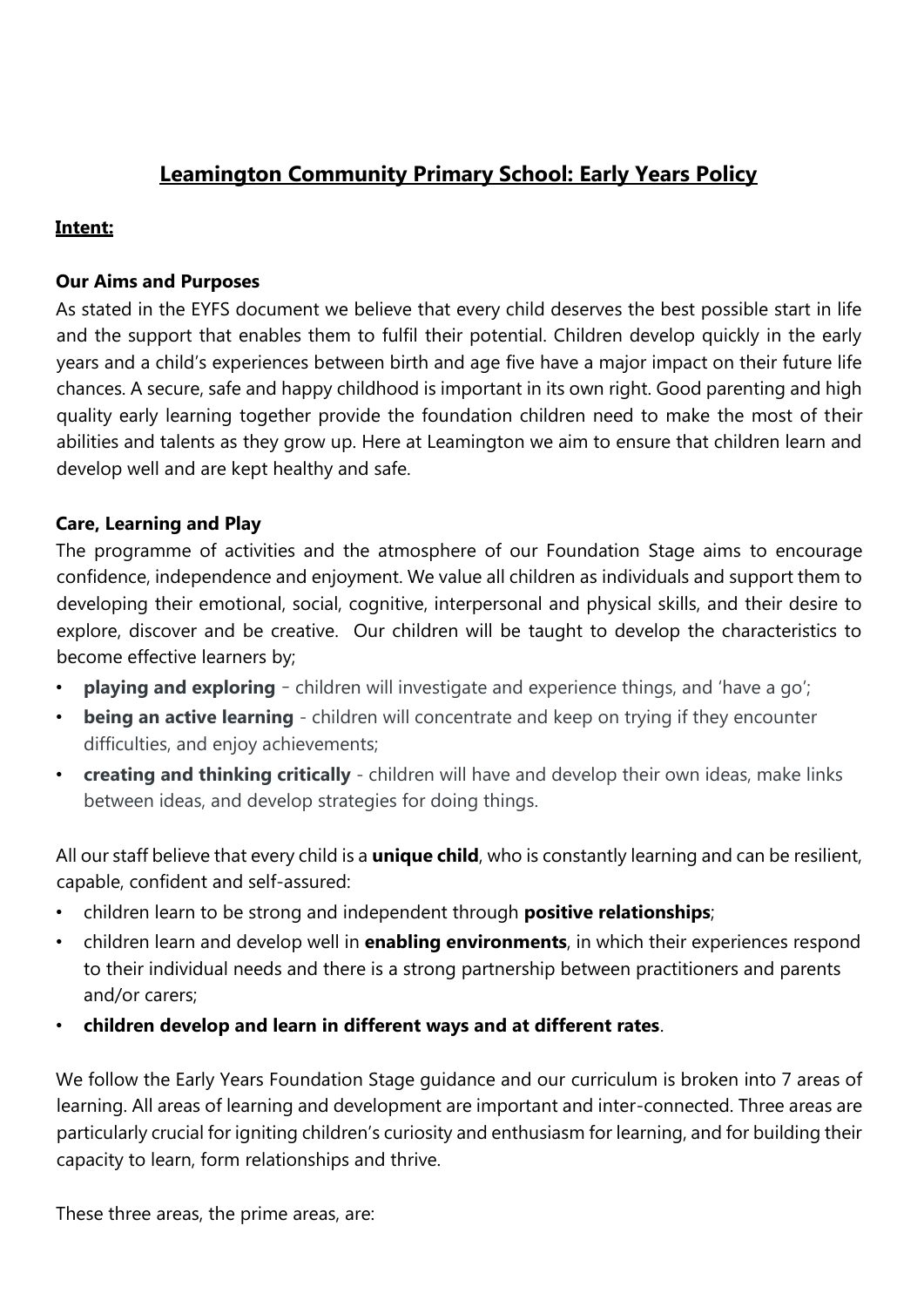#### **Communication and language;**

• This involves giving children opportunities to experience a rich language environment; to develop their confidence and skills in expressing themselves; and to speak and listen in a range of situations.

#### **Physical development;**

• Physical development involves providing opportunities for young children to be active and interactive; and to develop their co-ordination, control, and movement. Children will take part in activities that develop their gross and fine motor co-ordination. Children must also be helped to understand the importance of physical activity, and to make healthy choices in relation to food.

#### **Personal, social and emotional development;**

• PSED is about helping children to develop a positive sense of themselves, and others; to form positive relationships and develop respect for others; to develop social skills and learn how to manage their feelings; to understand appropriate behaviour in groups; and to have confidence in their own abilities.

We also support children in four specific areas, through which the three prime areas are strengthened and applied. The specific areas are: Literacy (including Phonics); Mathematics; Understanding the World; and Expressive Arts and Design.

**Literacy** development involves encouraging children to link sounds and letters and to begin to read and write. Children must be given access to a wide range of reading materials (books, poems, and other written materials) to ignite their interest.

**Phonics-** Reading is really important to us here at Leamington and we want to give all children the best start on their journey to become a fluent reader. We use Read, Write Inc. to teach children how to sound out, read and write words. We introduce this in nursery. By doing so we immerse the children in vocabulary through role-play, discussion, building sentences and using productive questioning. We place a huge emphasis on developing children's love of reading through enticing story and poetry times. Read, Write Inc. will continue throughout Reception and Key Stage 1. Staff will meet with parents to discuss how they can support their children at home and share training materials. We differentiate our phonics so all children are challenged and can reach their full potential regardless of their starting point.

**Mathematics** involves providing children with opportunities to develop and improve their skills in counting; understanding and using numbers; calculating simple addition and subtraction problems; and to describe shapes, spaces, and measures. Children will develop a deep understanding of number to 10 and the composition of each number.

**Understanding the world** involves guiding children to make sense of their physical world and their community through opportunities to explore, observe and find out about people, places, technology and the environment. Children will learn talk about past and present, people, culture and communities along with the natural world. We will provide children with as many "real life" opportunities as possible in order to immerse the children in what they are learning.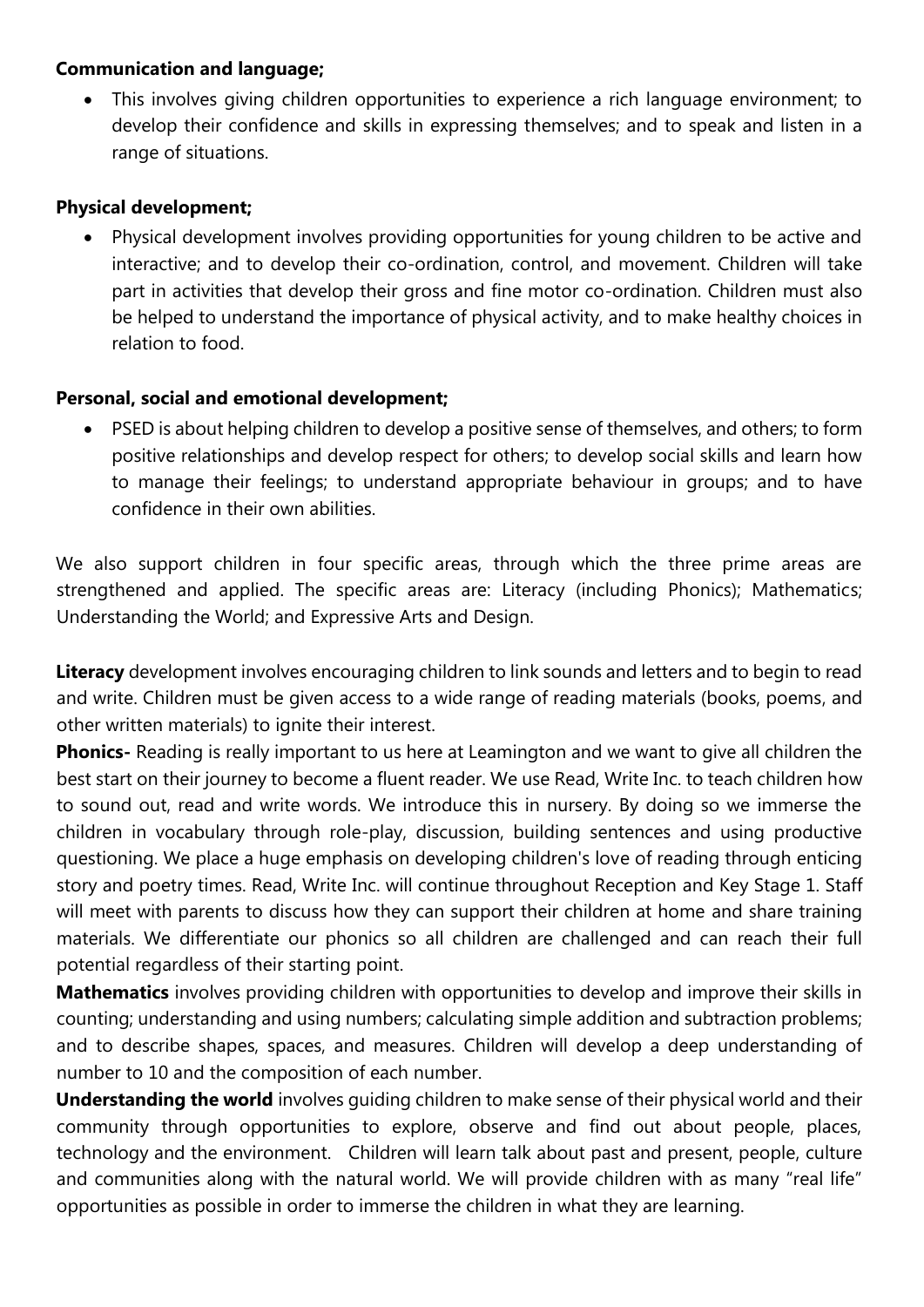**Expressive arts and design** involves enabling children to explore and play with a wide range of media and materials, as well as providing opportunities and encouragement for sharing their thoughts, ideas and feelings through a variety of activities.

#### **EYFS**

Each area of learning and development is implemented through our planned, purposeful play and through a mix of adult-led and child-initiated activity. We know that play is essential for children's development, building their confidence as they learn to explore, to think about problems, and relate to others and therefore our teaching and learning is play-based.

#### **Implementation:**

#### **What will we do?**

#### Our Immersive curriculum

At Leamington we have developed our own immersive curriculum. We aim to emotionally connect the pupils to their curriculum to increase motivation, interest and attitude to learning. We want our children to love to learn and this journey starts in our early years. We do this by immersing the children into every aspect of our curriculum, we step into magic story world where anything is possible. We help solve mysteries, become superheroes, fairy tale characters and much more. We want all learners to exceed their potential academically, socially and emotionally thus gaining the necessary skills, knowledge and attributes to be successful in the next stage of their learning. Children also use elements of Pie Corbett's model to add actions enabling them to orally re-tell stories and even compose their own versions.

We will provide a well-planned and organised play environment that offers children rich and stimulating experiences, alongside opportunities to explore, experiment, plan and make decisions for themselves. The programme of activities will recognise and take into account the differing interests, backgrounds and abilities of the children. Activities are carefully planned to allow children to build on their natural curiosity, advance their thinking, use their imagination and develop positive social relationships. At all times, we will recognise a child's individuality, effort and achievement. Wherever appropriate, children and parents will be involved in the process of planning activities so that the programme reflects their opinions, and so that children feel some ownership over the setting.

- Staff will display flexible styles of leadership and respond appropriately to children according to their ability, understanding and needs;
- Staff will support, recognise and promote achievements by all children;
- We will provide children with a range of equipment and resources appropriate to their age and interests;
- Children will be offered access to outdoor play every day, subject to weather conditions;
- No child will ever be left unsupervised during activities. Children must be within sight and hearing of staff;
- We encourage children to play and explore, be an active learner and create and think critically about things during our play.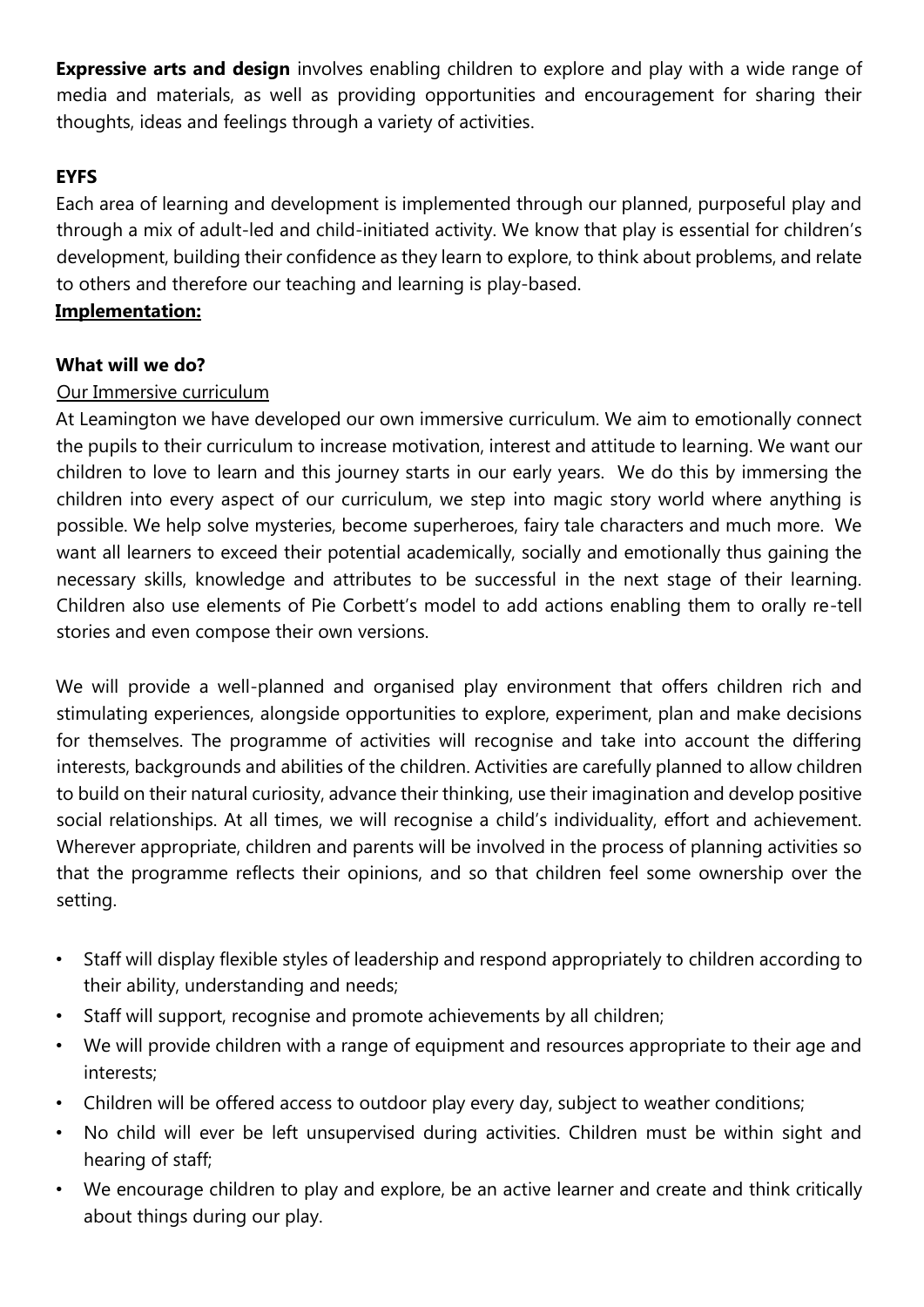We adhere to the Statutory framework for the early years foundation stage 2021 and use Development Matters (2021) to support the delivery of the EYFS learning and development requirements.

#### **Impact:**

#### **Observation, Assessment and planning**

We observe the children daily; from these observations we base our assessments which allow us to plan the next steps for the children. These observations and assessments are kept electronically on Seesaw. This will form the children's individual Learning Journeys. The children's Learning Journeys are available for parents/carers and children to look at as they wish. Parents/carers can download them at the end of Reception.

At the end of the Foundation Stage, staff will complete the EYFS Profile for each child. The Profile provides a well-rounded picture of a child's knowledge, understanding and abilities; their progress against expected levels; and their readiness for Year 1.

#### **Key Person**

Each child will be allocated a key person. A key person has **special responsibilities** for working with a small number of children, giving them the reassurance to feel **safe** and cared for and building relationships with their parents.

#### **Why do we use the key person approach?**

- A key person helps a child to become familiar with the setting and to feel confident and safe within it;
- A key person develops a genuine bond with children and offers a settled, close relationship;
- When children feel happy and secure in this way they are confident to explore and to try out new things;
- Even when children are older and can hold special people in mind for longer there is still a need for them to have a key person to depend on in the setting, such as their teacher or a Learning Support Officer (LSO);
- The key person helps to ensure that every child's learning and care is tailored to meet their individual needs;
- The key person will aim to work with and support parents and/or carers in guiding their child's development at home.

#### **Involving and Consulting Parents/Carers**

We know that parents/carers know their child better than anyone else and therefore believe it is essential that we involve parents/carers in planning as much as possible, following the children's interests. On admission to Nursery we work closely with parents/carers to make accurate baseline assessments which help us get to know their child better. Throughout Early Years we encourage parents/carers to get involved and share achievements from home through our ClassDojo system. Parents/carers are invited to send videos and photographs from home which are stored and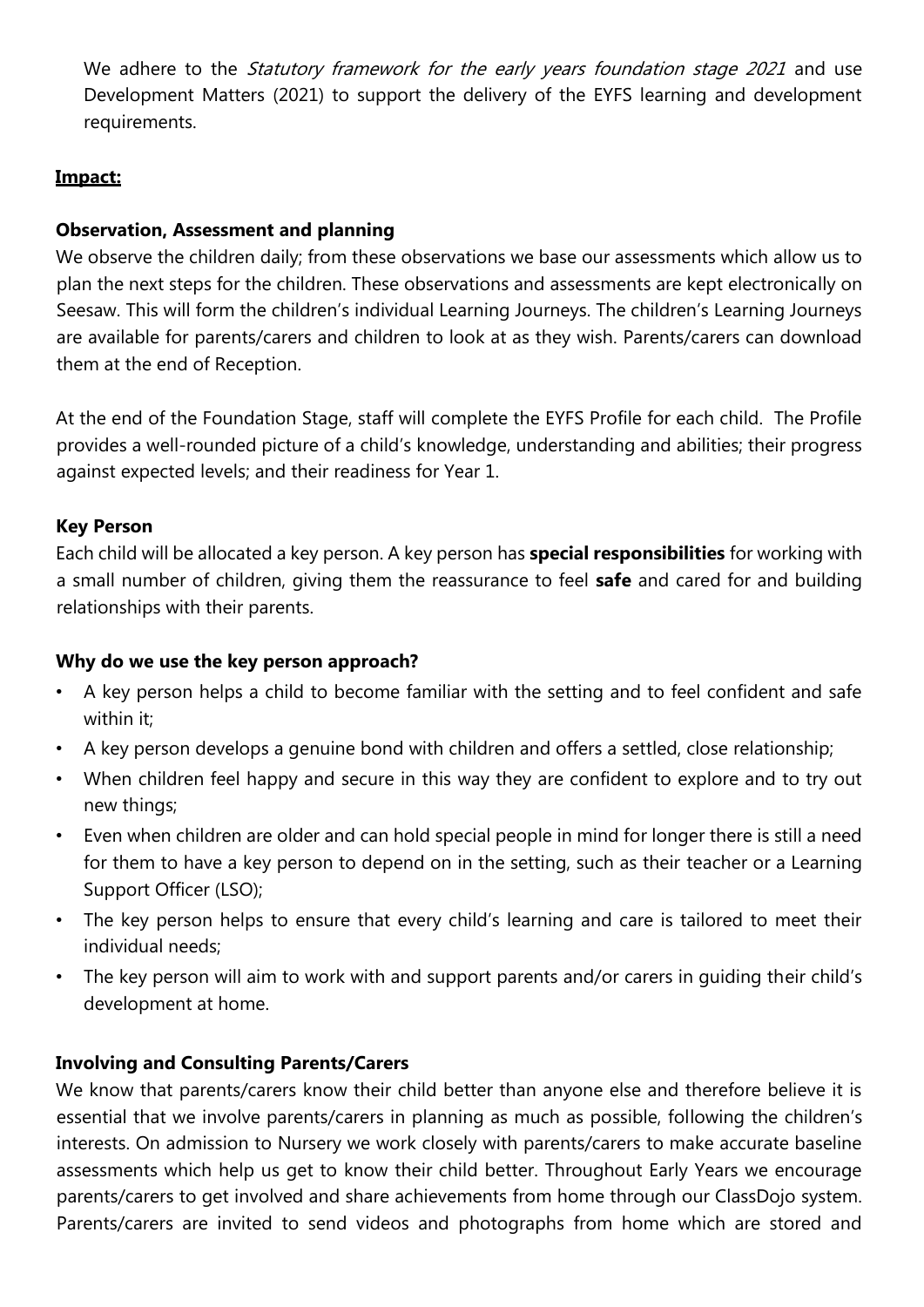celebrated on Seesaw. This allows us to plan next steps for individual children. Any input from parents/carers will be greatly appreciated and we will always try to act on suggestions, when appropriate. Key people are always available to chat with parents/carers at the beginning and end of each session once the children have been safely dismissed. We plan 'stay and play sessions' and welcome all parents/carers to attend. Staff will send home books and games for parents to share with children.

# **Assessment in Reception**

#### **Baseline**

As of September 2021 all Reception aged children will undergo a baseline assessment.

# What is a baseline assessment?

Baseline assessments are a suitable assessment to be taken by pupils during their first half term in reception (the academic year in which they turn 5). All pupils should be assessed within the first 6 weeks of joining reception, regardless of when they join the class, unless they have been assessed previously.

The purpose of the reception baseline assessment is to provide an on-entry assessment of pupil attainment to be used as a starting point from which a cohort-level progress measure to the end of key stage 2 (KS2) can be created. (Assessment framework Reception Baseline Assessment February 2020)

Parents can request a copy of their child's baseline report.

# **Physical Environment**

- We are committed to providing children with a stimulating and safe environment. We will do all we can to make our premises welcoming and friendly to children, their parents/carers and any other visitors;
- Our premises are safe, secure and adequately spacious. Our environment and atmosphere is welcoming to children and offers access to facilities for a broad and varied programme of activities;
- We are committed to taking every step to ensure that children have equal access to all facilities and play opportunities; including children with special educational needs and/or disabilities;
- Our premises comply with all the requirements of the Equality Act 2010 and all other relevant regulations and guidance;
- Daily risk assessments are carried out to ensure that the facilities are maintained in a suitable state of repair and decoration;
- We will do all we can to maintain an open room layout, allowing children to choose from a variety of play opportunities. All children will have adequate space to play and interact freely. Staff will audit the environment regularly, making changes to suit the needs of the children.

# **Outdoor Provision**

We are so lucky at Leamington Community Primary School to have amazing areas for outdoor learning in both Reception and Nursery. Children in our Foundation Stage will access the outdoor environment on a daily basis in all weathers- please ensure that children are dressed appropriately. We ask that children bring a coat to school in all weathers!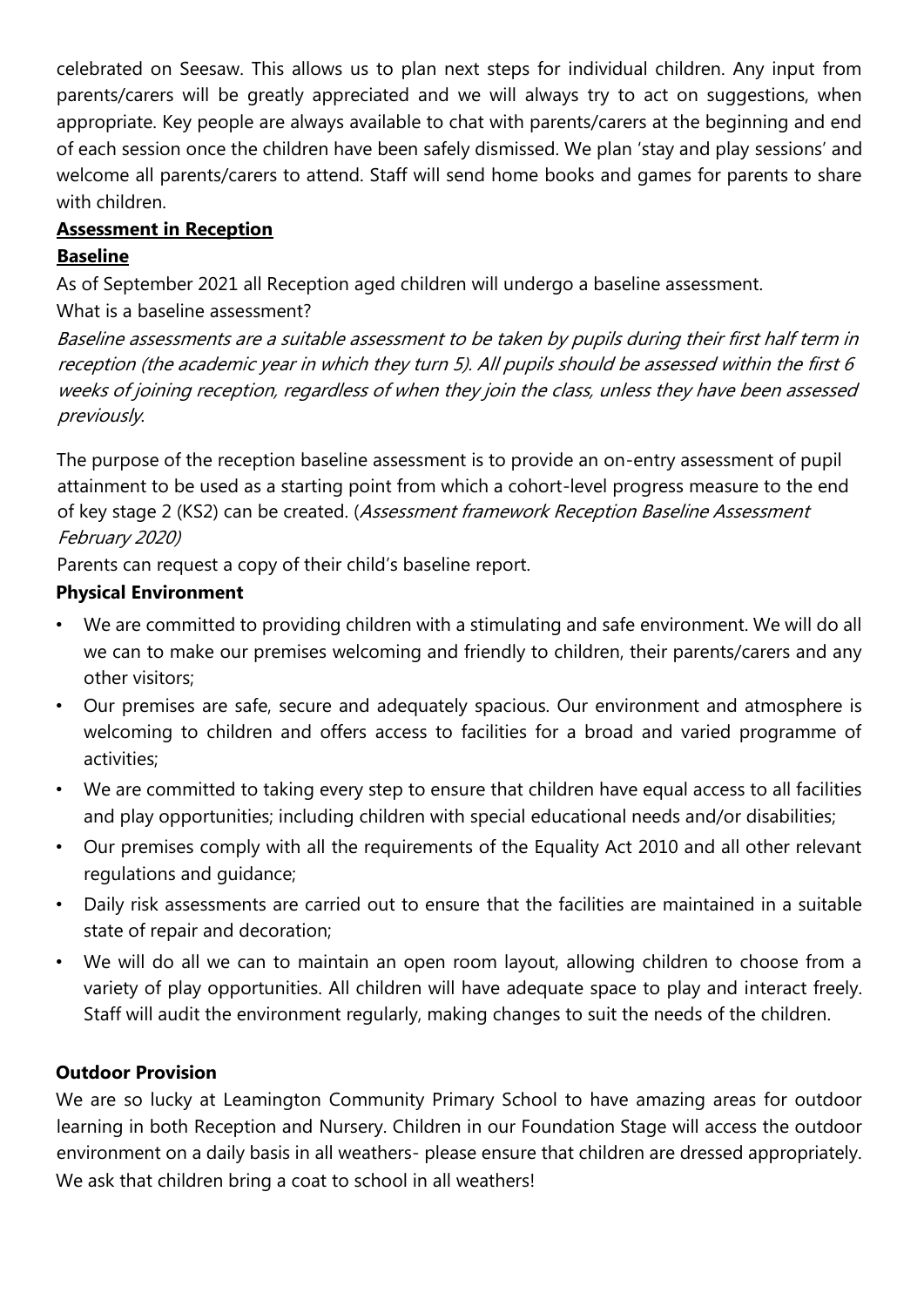#### **Why is being outside so important?**

- Being outdoors has a positive impact on children's sense of well-being and helps all aspects of children's development;
- Being outdoors offers opportunities for doing things in different ways and on different scales than when indoors;
- It gives children first-hand contact with weather, seasons and the natural world;
- Outdoor environments offer children freedom to explore, use their senses, and be physically active and exuberant.

Any outdoor provision will take place in safe, secure and well-supervised spaces. Before any outdoor activities commence, a thorough safety check of the area will take place.

Staff will make sure there is a supply of water available to children at all times, particularly in the hot weather. In hot weather, staff will ensure that children are protected from the sun when we are given permission from parents/carers to apply sun cream. We do ask parents to always apply sun cream before sending children to school in hot weather.

#### **Sleeping children**

School will not actively encourage children to sleep but we understand that children all develop at different rates and we must meet their needs throughout the day. Some children may need sleep and rest periods to help with their development. A full risk assessment has been carried out in order to ensure the safety of any sleeping children.

All sleeping children must be checked at 10-minute intervals. Staff who are working in the room are all responsible for checking the children. Checking a child while sleeping should involve:

- Placing a hand on their chest to check they are breathing or putting the back of their hand near to the child's mouth to feel for breath;
- Ensuring that each child is well;
- Ensuring that each child is not too hot or too cold;
- Ensuring that all sheets or blankets are not wrapped around the child;
- A sleep monitoring chart is used to record the checks and is signed by the member of staff carrying out the check. This is shared with parents/carers.

# **Safeguarding in Foundation Stage**

Children have the right to be completely secure from both the fear and reality of abuse, and we are committed to protecting all the children in our care from harm. Please refer to our whole-school Child Protection and Safeguarding Policy for more information about our safeguarding procedures. This policy is available on our school website or at the office upon request.

# **Equality of Opportunity**

All children will be treated as individuals and their needs will be supported. In Foundation Stage children are planned for individually in order to ensure that their needs are met emotionally, socially and academically.